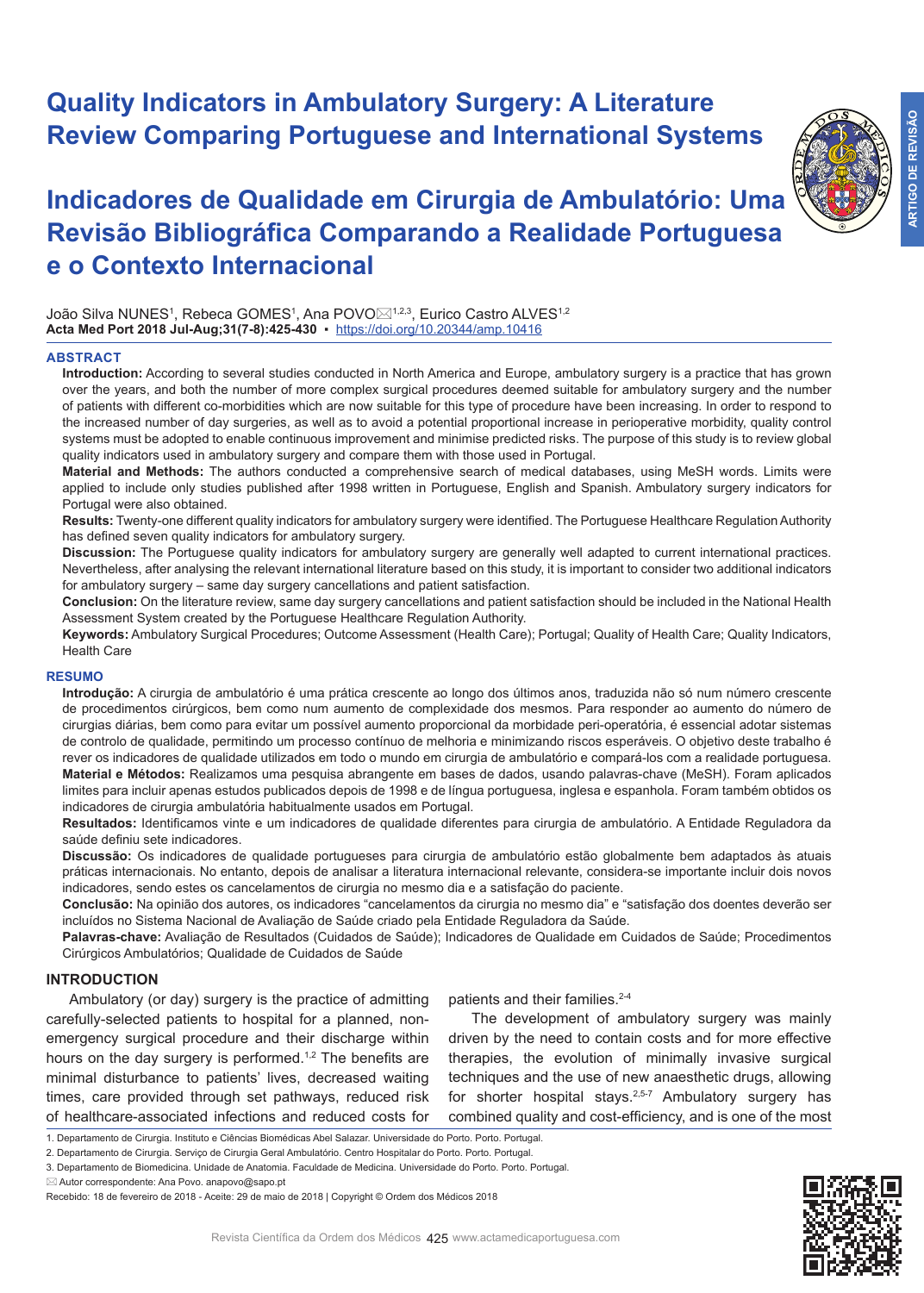relevant medical innovations of the past two decades as regards optimising resources, patient satisfaction and value for money.2,7,8 International studies have demonstrated the high quality, safe and economical nature of ambulatory surgery and associated low morbidity rates and rare mortality events.<sup>2-4,9-13</sup>

Day surgery has grown over the years, and today has a higher number of more complex surgical procedures and a greater number of patients with co-morbidities now deemed suitable for these types of procedures, according to several studies conducted in North America and Europe.<sup>7,11,14-16</sup>

In order to respond to the increased number of procedures in ambulatory surgery and to avoid potential proportional perioperative morbidity, quality control systems must be adopted to enable continuous improvement and minimise predicted risks.<sup>16-18</sup>

In 2001, the Institute of Medicine described quality as the degree to which health services for individuals and populations increase the likelihood of desired health outcomes, which is consistent with current professional knowledge. It was also defined as being multidimensional, combining safe, effective, patient-centred, timely, efficient, and equitable care.19

The adjustments needed in order to improve the quality of ambulatory surgery require significant engagement from all stakeholders, with the patient being paramount in any adjustment process.<sup>8</sup> Research supports that clinical audit and feedback may promote quality in clinical practice.<sup>20,21</sup>

In order to identify, resolve and avoid problems in ambulatory surgery centres, it is essential to continuously control quality indicators, selecting those that are the most accurate.18,22,23

The correct monitoring and interpretation of quality indicators in ambulatory surgery allows activities performed in ambulatory surgery centres to be assessed, showing progressive improvement in various indicators and demonstrating how to sustain continuous progress in the quality of these centres.<sup>5,18</sup>

The purpose of this study is to review global quality indicators used in ambulatory surgery and to compare them with those used in Portugal.

#### **MATERIAL AND METHODS**

The authors conducted a comprehensive search between January 1998 and November 2016 using the PubMed database. The search was narrowed to articles written in English, French, Spanish and Portuguese.

MeSH words were applied, using combinations of the more prevalently adopted terms, such as 'quality indicators AND ambulatory surgery', 'quality indicators AND day surgery', 'quality indicators AND outpatient surgery', 'quality assessment AND ambulatory surgery', 'quality assessment AND day surgery', 'quality assessment AND outpatient surgery', 'outcomes measurement AND ambulatory surgery', 'outcomes measurement AND day surgery', 'outcomes measurement AND outpatient surgery', 'quality evaluation AND day surgery', 'quality evaluation AND

outpatient surgery' and 'quality evaluation AND ambulatory surgery'.

Relevant full-text manuscripts were analysed for the following information: day surgery (e.g., definitions, international and Portuguese data), quality assessment (e.g., definitions, methodologies, importance and impact) and quality assessment indicators (e.g., definitions, typology, application, practical impact), and only manuscripts that included research on quality indicators for day surgery were selected. Only manuscripts that referred to surgical procedures performed in ambulatory surgery were selected for the study, that is, all papers that referred to a special surgical procedure (e.g., inguinal hernia surgical repair) or a specific surgical specialty (e.g., orthopaedic surgical procedures) were excluded.

Two independent researchers performed the searches which comprised multi-step research: two authors to identify the manuscripts to be included in full-text screening first screened all the papers by title, and then by the abstracts, independently. Any disagreements were resolved by means of a discussion. Full-text screening was also conducted by two authors independently, and disagreements were again resolved through discussion. When any doubt persisted between the two independent researchers, in any phase of the research, a third researcher was consulted.

The information related to Portuguese indicators for the quality assessment of ambulatory surgery was obtained via the Portuguese Healthcare Regulation Authority's website (https://www.ers.pt/pages/232) and that of the Portuguese Association of Ambulatory Surgery (APCA) (http://www. apca.com.pt), on November 2016.

To more suitably present the clinical indicators identified, the authors structured such indicators according to the different phases of the surgical period: preoperative, perioperative and postoperative period.

### **Findings**

Of the 78 articles found through database searching, only 21 met the inclusion criteria and were included in the study (Fig. 1).

A total of 21 papers were selected for the study, in which 21 different clinical indicators were identified. The clinical indicators identified are presented in Table 1.

The preoperative quality indicators identified were:

- Cancellation of the procedure after arrival, which refers to a suspended intervention, that is, the procedure was not performed after the patient entered the hospital.<sup>17,18,22,24</sup>
- The failure of scheduled patients to attend the hospital is due to unexplained patient absence, either as a result of the patient's own decision or their failure to understand the information given beforehand, and lack of motivation.18,24
- Same day cancellation refers to cancellations on the day of surgery, before the patient arrives at the hospital and without their slot being allocated to another patient.<sup>17,18,22,24,26</sup>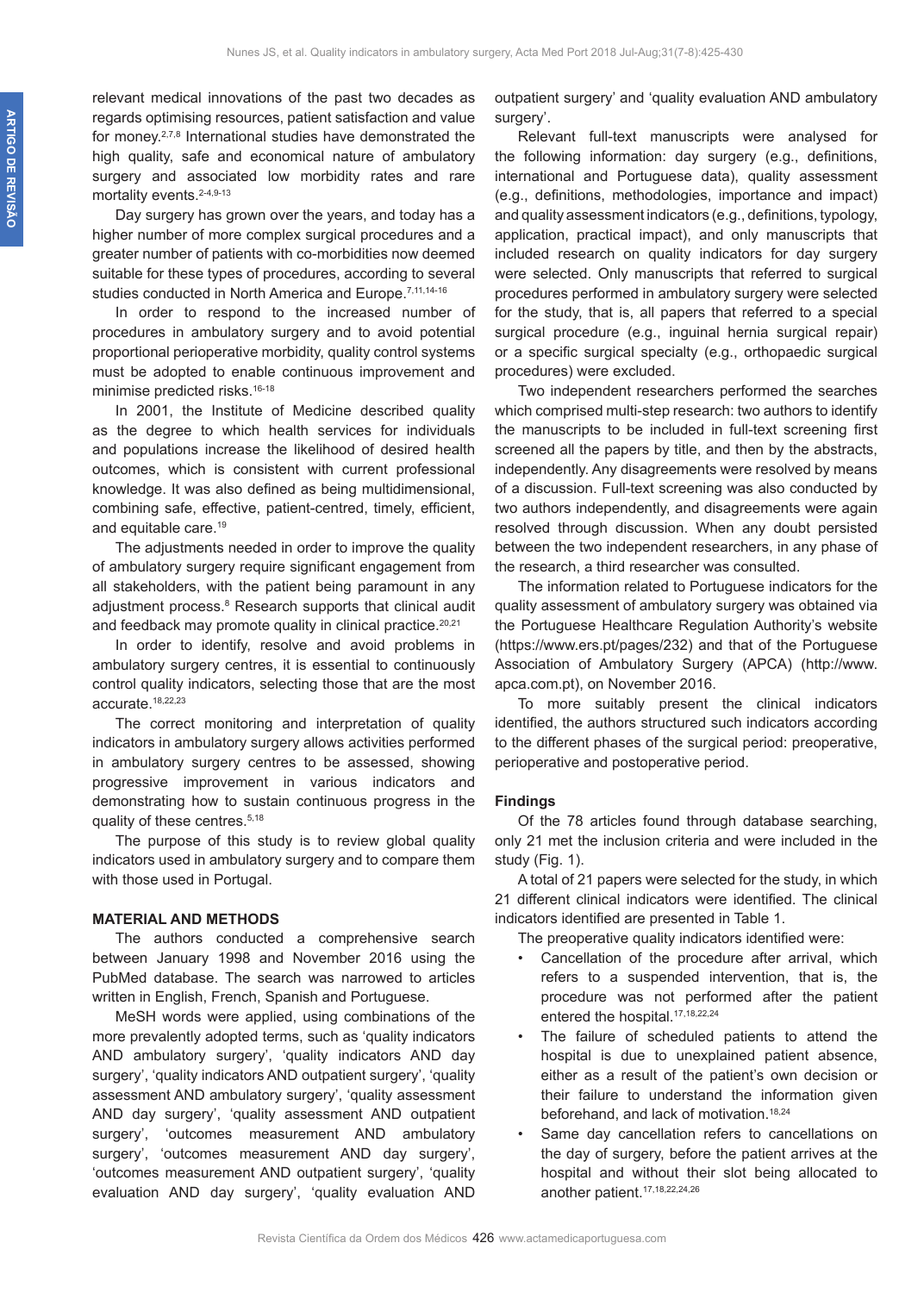

Figure 1 – Process of screening the articles to be included for this systematic review

The perioperative quality indicators identified were:

- Clinical information provided to patients and relatives, which has been identified as an important factor in the achievement of a higher patient satisfaction score.<sup>10</sup>
- Incidence of patient burn, related to the use of energy-emitting devices during surgery.<sup>22,26</sup>
- Incidence of patient fall.<sup>22,26</sup>
- Incidence of wrong site, wrong side, wrong patient, wrong procedure or wrong implant surgery.<sup>22,26</sup>
- Influenza vaccination compliance among healthcare personnel, thus reducing sick days and decreasing the risk of transmitting influenza to patients.<sup>26</sup>
- Medication errors.<sup>22,26</sup>
- Prophylactic IV antibiotic timing, as it is important to avoid infection.26

The postoperative quality indicators identified were:

- General condition of the patient at 24-hours after the intervention, monitored via a telephone call the following day.17,27
- Pain and fatigue are both related to quality of recovery. Poorly controlled postoperative pain is a common reason for delayed discharge, patient dissatisfaction, and unanticipated hospital admission of outpatients.

Prophylactic pain management is recommended for patients at risk of severe postoperative pain, including the preoperative insertion of continuous peripheral nerve blocks.6,10,25,27-30

- A patient's ability to resume normal activities following surgery and anaesthesia is their ability to return to normality and wholeness regarding activities of daily living. It can also be described in terms of what patients are able to do, how close they are to their "usual self" and the extent to which problems interfere with their daily lives.<sup>25,27</sup>
- Patient satisfaction, measured using an anonymous survey where all phases of care are explored.6,10,17-19,25,26,31-36
- Physical comfort and independence, psychological support and emotional state.<sup>27</sup>
- Postoperative nausea and vomiting (PONV), given that the occurrence thereof has been considered by some outpatients as being more debilitating than the surgery itself. Pre-emptive administration of droperidol or dexamethasone is beneficial for preventing or ameliorating PONV. 6,10,25,27,30,37,38
- Surgical site infection is the presence of purulent or seropurulent exudate without the need for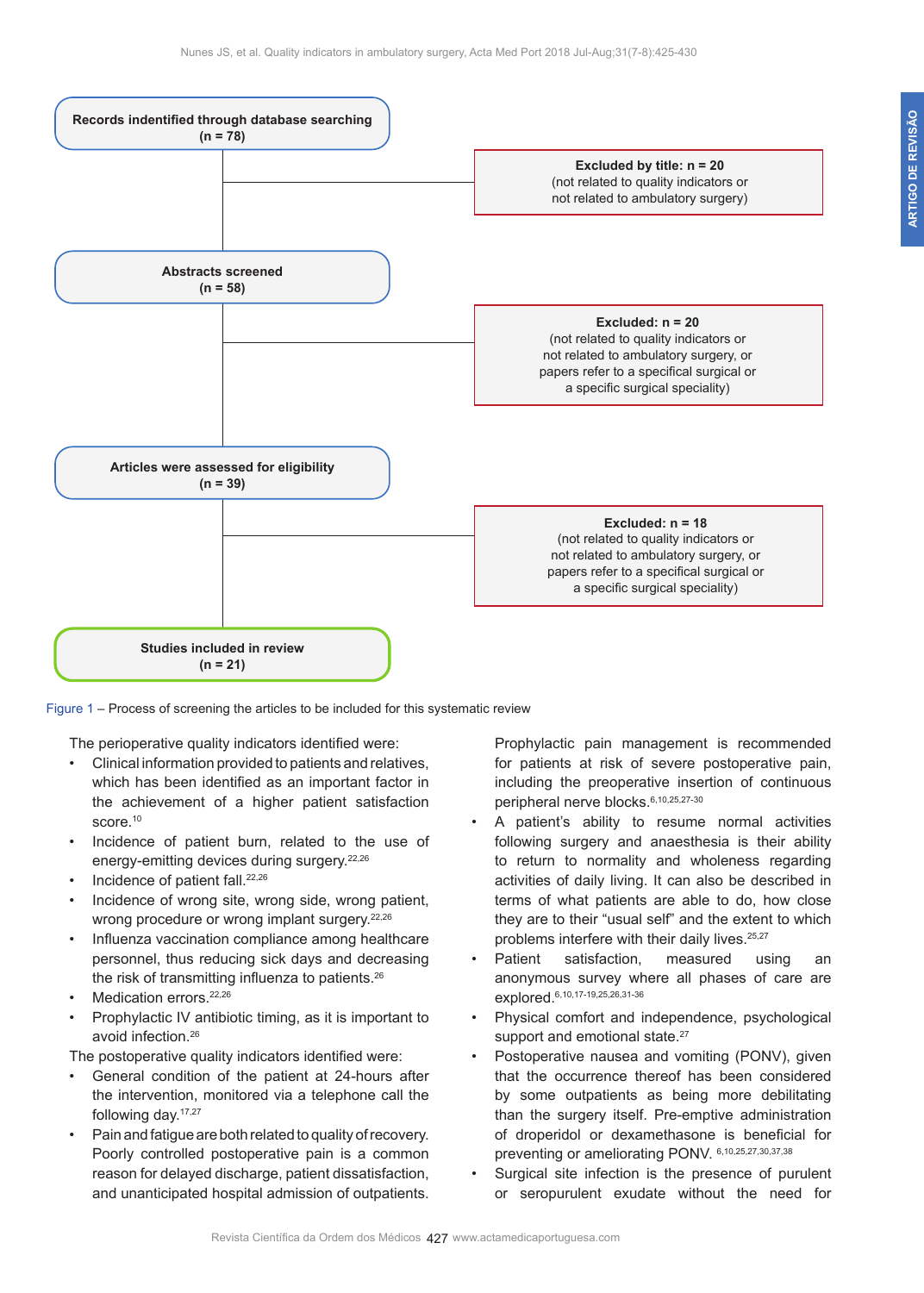microbiological testing. Reducing these infections is a priority given their impact on healthcare costs, morbidity and mortality.10,17,22,26

- Unanticipated complications (e.g., bleeding) can be life-threatening and are related to an inadequate selection of patients, the complexity of the surgical procedure and risk.17,22
- Unplanned delay in discharge exceeding 6 hours.<sup>18,24</sup>
- Unplanned overnight admission.<sup>17,24</sup>
- Unplanned return to the operating room can be explained by an inadequate selection of patients, their associated high surgical risk, the complexity of the procedure or the occurrence of surgical-medical complications.17-19,24,25

The Portuguese Healthcare Regulation Authority created the National Health Assessment System, which has defined seven indicators for ambulatory surgery:

- Education on discharge;
- Pain medications on discharge;
- Patient selection for administration of postoperative nausea and vomiting (PONV) prophylaxis;
- Postoperative evaluation 24-hours after discharge.
- Postoperative pain evaluation;

Table 1 – Quality indicators in ambulatory surgery

- Selection of prophylaxis for postoperative nausea and vomiting (PONV);
- Telephone number given.

As regards quality indicators for ambulatory surgery used in Portugal, according to the Portuguese Association of Ambulatory Surgery (APCA), no reference is made to any quality indicator.

### **DISCUSSION**

The measure of quality in ambulatory surgery centres is, today, the focus of pressure from stakeholders.<sup>22,23</sup> Quality control is an essential and continuous feature of practice, in order to assess and improve care provided to patients.<sup>22</sup> Currently, there are no international guidelines on quality control for ambulatory surgery centres and international standard values for quality indicators are lacking.<sup>17,22</sup>

Quality indicators must be simple and easy to obtain in order to implement an organised quality control system that is completely integrated with the normal activity of ambulatory surgery centres.<sup>18,22</sup>

The purpose of this review is to compare current quality indicators for ambulatory surgery used in Portugal with the international landscape.

Regarding pain, the Portuguese Healthcare Regulation Authority has defined two quality indicators for ambulatory surgery: pain medication on discharge and postoperative pain evaluation. Based on the search conducted, seven studies mention these indicators and the importance to assess pain in the quality control process.<sup>6,10,25,27-30</sup> In fact,

| <b>Preoperative quality indicators</b>                                                                                                    | <b>Number of references</b> |
|-------------------------------------------------------------------------------------------------------------------------------------------|-----------------------------|
| Cancellation of the procedure after arrival <sup>17,18,22,24</sup>                                                                        | 4                           |
| Failure of booked patients to attend hospital <sup>18,24</sup>                                                                            | $\overline{2}$              |
| Same day surgery cancellations <sup>17,18,22,24,26</sup>                                                                                  | 5                           |
| Postoperative quality indicators                                                                                                          | <b>Number of references</b> |
| General condition of the patient at 24-hours after the intervention, performed by telephone call on the<br>following day <sup>17,27</sup> | $\overline{2}$              |
| Pain and fatique <sup>6,10,25,27-30</sup>                                                                                                 | 5                           |
| Patient's ability to resume normal activities after surgery and anaesthesia <sup>25,27</sup>                                              | $\overline{2}$              |
| Patient satisfaction6,10,17-19,25,26,31-36                                                                                                | 13                          |
| Physical comfort and independence, psychological support and emotional state <sup>27</sup>                                                | $\mathbf{1}$                |
| Postoperative nausea and vomiting (PONV) <sup>6,10,25,27,30,37,38</sup>                                                                   | 7                           |
| Surgical site infection <sup>10,17,22,26</sup>                                                                                            | 4                           |
| Unanticipated complications <sup>17,22</sup>                                                                                              | $\overline{2}$              |
| Unplanned delay in discharge greater than 6 hours <sup>18,24</sup>                                                                        | $\overline{2}$              |
| Unplanned overnight admission <sup>17,24</sup>                                                                                            | $\overline{2}$              |
| Unplanned return to the operating room <sup>17-19,24,25</sup>                                                                             | 5                           |
| Perioperative quality indicators                                                                                                          | <b>Number of references</b> |
| Clinical information provided to patients and relatives <sup>10</sup>                                                                     | $\mathbf{1}$                |
| Incidence of patient's burns <sup>22,26</sup>                                                                                             | $\overline{2}$              |
| Incidence of patient's falls <sup>22,26</sup>                                                                                             | $\overline{2}$              |
| Incidence of wrong site, wrong side, wrong patient, wrong procedure or wrong implant surgery <sup>22,26</sup>                             | $\overline{2}$              |
| Influenza vaccination compliance, among healthcare personnel <sup>26</sup>                                                                | $\mathbf{1}$                |
| Medications errors <sup>22,26</sup>                                                                                                       | $\overline{2}$              |
| Prophylactic IV antibiotic timing <sup>26</sup>                                                                                           | $\mathbf{1}$                |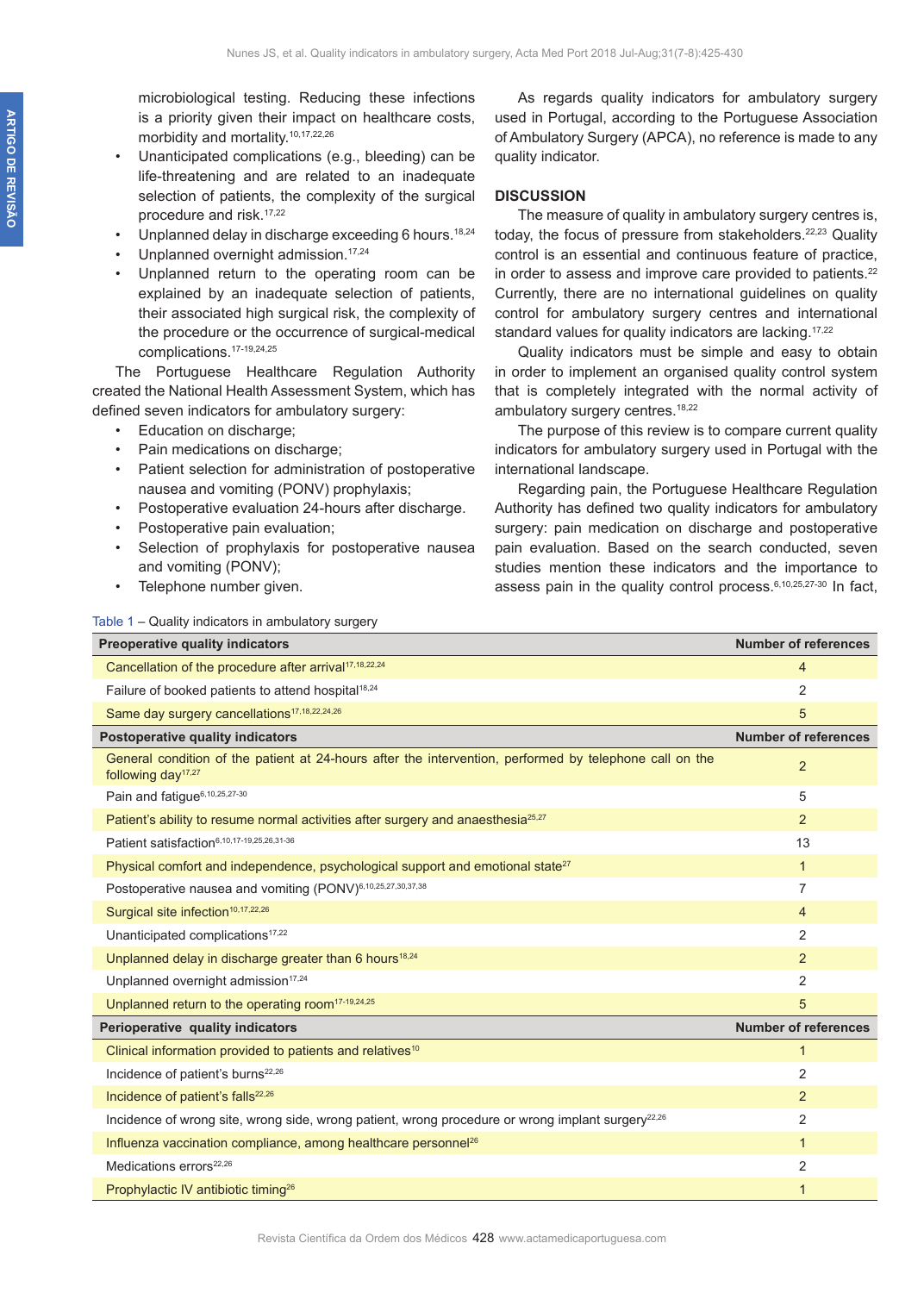pain is considered an important cause of morbidity<sup>17</sup> and failure to control it is referred to as a usual cause for delayed discharge, patient dissatisfaction, and unanticipated hospital admissions. 6,10,18,28-30

Postoperative nausea and vomiting (PONV) is a major quality indicator for ambulatory surgery, presented in seven of the studies reviewed.6,10,25,27,30-32 The Portuguese National Health Assessment System established patient selection for administration of PONV prophylaxis and the selection of prophylaxis for PONV as quality indicators for day surgery. In the search conducted, PONV is referred to as an important cause of morbidity and, consequently, a factor of unplanned postoperative admissions.17,18

The prophylaxis of PONV and the selection of the medication were reported as useful for preventing or improving PONV, highlighting important differences between different medications such as droperidol, dexamethasone and ondansetron.6 Regarding patient satisfaction, PONV is considered to be a very strong predictor<sup>30,31</sup> and it is suggested that the low incidence of PONV among patients could be caused by an effective PONV prophylaxis protocol.10

In the international literature, postoperative evaluation 24 hours after discharge was considered a relevant indicator of quality for ambulatory surgery by two experts.<sup>17,27</sup> This indicator is also included in the National Health Assessment System created by the Portuguese Healthcare Regulation Authority. Currently, there is no gold standard available to assess postoperative recovery, but questioning patients provides better and broader insight into important improvements for them.<sup>25</sup> This method proved to have a high acceptance rate among patients, enabling complete patient education and the detection of postoperative complications, such as fatigue and anxiety.<sup>17,27</sup>

Education on discharge is one of the quality indicators for ambulatory surgery presented by the Portuguese Healthcare Regulation Authority and suggested by one article reviewed.<sup>10</sup> Although only one of the researchers identified this indicator as important to assess quality in day surgery, the education of patients and their relatives proved to be an important area in need of change to improve the quality of the process, postoperative recovery and complications in an ambulatory surgery setting.<sup>17,24</sup> Patient satisfaction was also influenced by clinical information, and has been acknowledged as a relevant factor.<sup>10</sup>

The Portuguese Healthcare Regulation Authority specified the telephone number given by the ambulatory surgery centre as a quality indicator for day surgery. There is no reference to this indicator in the literature reviewed. Nevertheless, the authors found multiple references to the importance of telephone contact in assessing the quality of ambulatory surgery and the constraints when this contact is unsuccessful or absent.10,17-19,26,27

The Portuguese quality indicators for ambulatory surgery are generally well adapted to international practices. Most of the clinical indicators identified in the literature and which are not included in the Portuguese reality are generally

related to all surgical procedures, and not specifically to ambulatory surgery, such as unanticipated complications, incidence of patient burn, incidence of patient fall, incidence of wrong site, wrong side, wrong patient, wrong procedure or wrong implant surgery, influenza vaccination compliance, medication errors and prophylactic antibiotic timing.

In terms of other clinical indicators not included in the Portuguese quality indicators for ambulatory surgery, the two most referenced are same day cancellations (5) and patient satisfaction (12). These may be relevant to include in the National Health Assessment System created by the Portuguese Healthcare Regulation Authority.

Same day cancellations is an important quality indicator for day surgery, presented by five different authors.<sup>17,18,22,24,26</sup> This is a common problem found in several ambulatory surgery centres.<sup>26</sup> The Australian Day Surgery Council recommends monitoring cancellations of day surgeries,<sup>24</sup> specifying the reasons for cancellation (e.g., patient did not attend, escalation of an associated disease, ongoing acute process of disease or the existence of operational problems).17,18 Cancellations have a very significant impact on the healthcare financial balance and on operational features (e.g., disruptions to the schedule and distractions among staff)<sup>18</sup>, which could increase the risk of an adverse event.26 The study of this quality indicator was useful to identify and promote the improvement of some difficulties faced18 and may be helpful to determine methodologies that can promote the reduction of cancellations and the consequent reduction of risk to the patient's safety.26

In the literature reviewed, patient satisfaction as a quality indicator for ambulatory surgery was mentioned thirteen times.6,10,17-19,25,26,33-38 Lemos *et al* concluded that the clinical outcome is strongly connected to a patient's satisfaction at 30 days after surgery and the evaluation should be performed at discharge and some time later.<sup>10</sup>

### **CONCLUSION**

The Portuguese quality indicators for ambulatory surgery are generally well adapted to current international practices. Nevertheless, after analysing the relevant international literature, the authors believe that it is important to consider two additional quality indicators for ambulatory surgery – same day surgery cancellations and patient satisfaction.

In terms of same day surgery cancellations, it is important to document not only the proportion, but also the main causes for the occurrence thereof. Further studies should be conducted, for example, by analysing the main reasons for such cancellations, possibly intervening at the root of these causes in order to reduce same day surgery cancellations. As far as patient satisfaction is concerned, further studies are needed to determine how this indicator can be measured and at which interval (after surgery, 30 days after surgery) or at several time intervals. Nevertheless, these are important indicators and should be included in the National Health Assessment System created by the Portuguese Healthcare Regulation Authority.